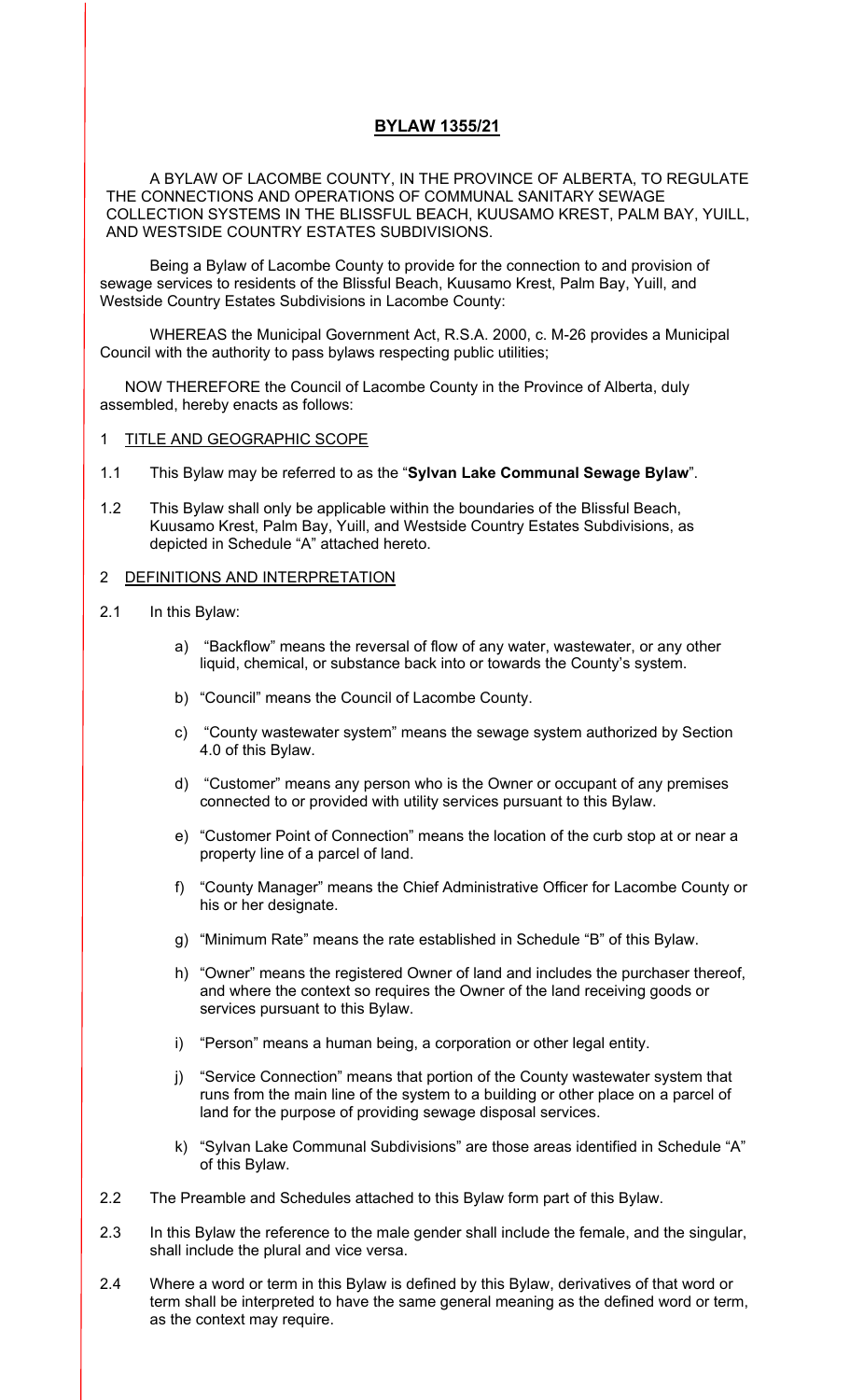## 3 DELEGATION OF AUTHORITY

- 3.1 Council hereby delegates to the County Manager authority to do all things necessary in order to fulfill the responsibilities and duties of the County with respect to the delivery of utility services under the Municipal Government Act and this Bylaw. The County Manager is responsible for the operation of the water and sewage system in accordance with:
	- 3.1.1 Provincial and Federal Statutes and Regulations
	- 3.1.2 This Bylaw and related Regulations
- 3.2 The County Manager may delegate to one or more County employees any of the duties hereby delegated to the County Manager.

### 4 SEWAGE WORKS

- 4.1 The County is hereby authorized to operate a communal sewage collection and disposal system for the purposes of supplying the parcels of land within the Sylvan Lake Communal Subdivisions' sewage disposal services.
- 4.2 No person except the County may operate a sewage disposal system in the Sylvan Lake Communal Subdivisions except as permitted by this Bylaw or as specifically authorized in writing by the County Manager.
- 4.3 Provided that pipes forming part of the County wastewater system are located within a road, easement, public utility lot or other property controlled by the County, the County Manager may require the Owner of an adjacent property to provide or pay for a service connection from that adjacent property to the main line of the County wastewater system, and, if that adjacent property is connected to any other sewage disposal system, to disconnect from that sewage disposal system and connect to the County's sewage system.
- 4.4 All Owners of premises located within the Sylvan Lake Communal Subdivisions shall connect to the County wastewater system.
- 4.5 All Owners of premises located within the Sylvan Lake Communal Subdivisions from which sewage is generated as of the date of passage of this Bylaw shall connect to the County wastewater system on or before October 31, 2021.
- 4.6 The County may give to an Owner of premises located within the Sylvan Lake Communal Subdivisions who fails to connect to the County Wastewater System by October 31, 2021, a notice requiring the Owner to connect to the County Wastewater System within the time period specified by the County, which period shall not be less than 30 days. If an Owner fails to carry out the required steps and actions to the satisfaction of the County within the specified time period, the County may enter onto the lands in question and take the necessary actions, including construction of the service connection, at the owner's expense.
- 4.7 All Owners of premises located within the Sylvan Lake Communal Subdivisions will be required to pay a connection fee as per the terms and conditions set out in Schedule F of this Bylaw.

# 5 OPERATION OF SEWAGE WORKS

- 5.1 The installation of all sewage mains, service connections and related facilities shall be in accordance with the standards and specifications set out in the County's Standards Manual (current edition) as updated from time to time.
- 5.2 Where the County undertakes work pursuant to this Bylaw the costs to be charged to and to be payable by the Owners or Customers, shall be calculated in accordance with costs and charges as set out in Schedule "C" of this Bylaw, or in the event that the Charges are not specifically contemplated by Schedule "C", in such amounts as the County Manager may deem appropriate having regard to Schedule "C".
- 5.3 Each lot or parcel and each principal building or occupancy, shall be provided with separate service connection where feasible.
- 5.4 No Person shall install a service connection without making an application for approval of such installation to the County and obtaining approval of such service.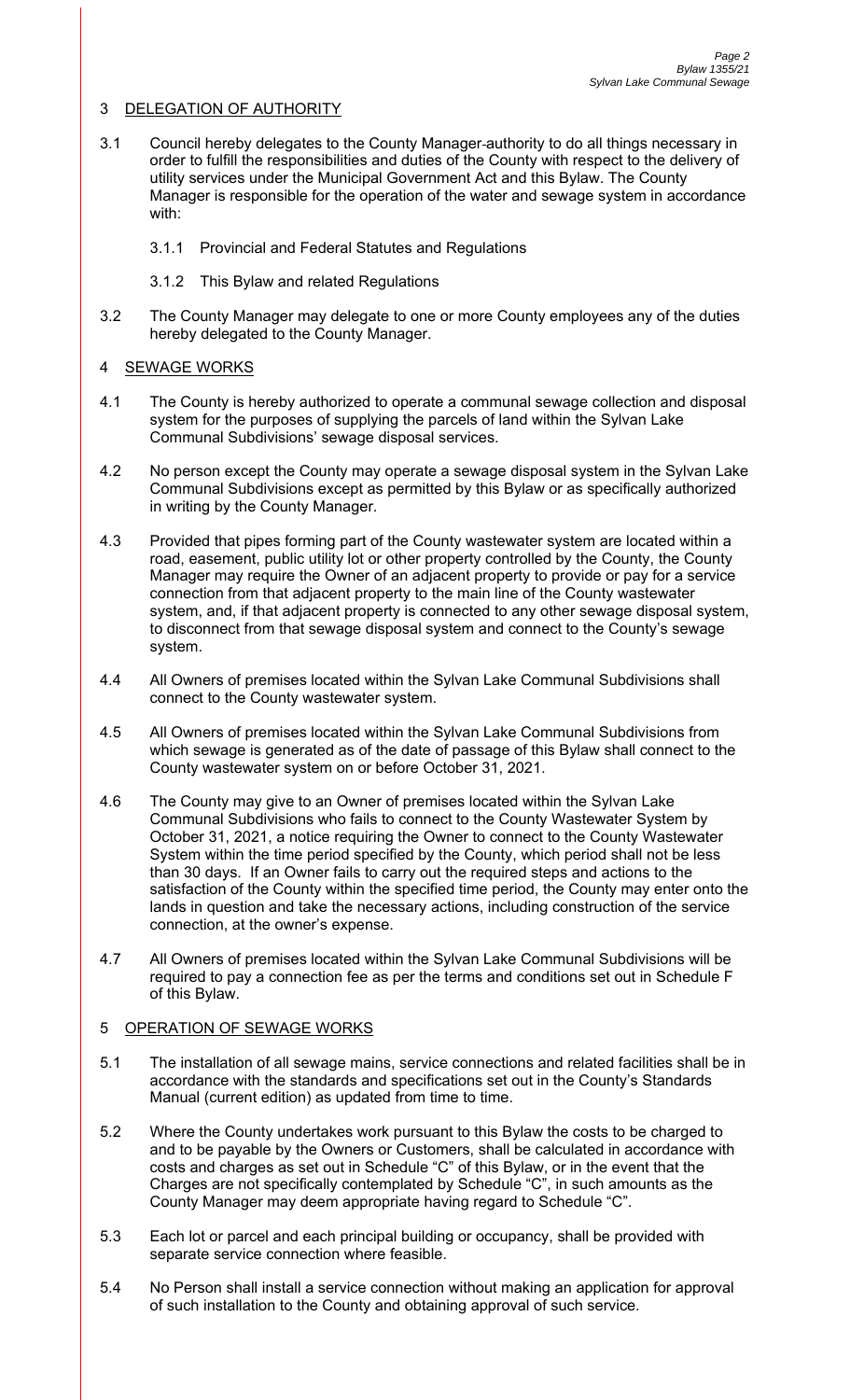5.5 No service connection shall be installed until a development or servicing agreement is signed by the Owner in form satisfactory to the County Manager.

### 6 SYSTEM EXTENSIONS AND INSTALLATION OF SERVICE CONNECTIONS

- 6.1 Provision of service connections to County Wastewater Systems
	- 6.1.1 Owners or their agents shall submit sewage service connection line design plans, duly signed by a Professional Engineer, to the County for review and approval prior to the start of service connection construction. Each service connection must have an outside curb stop readily available near the front property line and otherwise comply with County standards.
	- 6.1.2 The County may require changes to service connection line designs to ensure acceptable standards in design, materials and construction.

### 6.2 Service Connections on County Property or Owner's Property

- 6.2.1 The Owner of a property is responsible for all costs of constructing or installing service connections which service the Owner's property, regardless of whether within the Owner's property, or within County owned or controlled property.
- 6.2.2 The County may install the service connection lines within County property to the Owner's property boundary only and shall charge the Owner of the property for those costs in accordance with Schedule "C".
- 6.2.3 The County may cause the installation of service connections to be performed by a private contractor at the cost of the Owner of lands for which the service connection is installed.
- 6.2.4 An Owner shall be responsible to arrange and pay for the laying of service connections within his or her own property.
- 6.2.5 If an Owner fails to carry out and install a service connection as required by this Bylaw, the County may install such service connection on the Owner's property, at the Owner's expense.
- 6.3 Owner provided service connections
	- 6.3.1 Where the County does not install the service connection lines the County shall have the right of inspection.
	- 6.3.2 The Owner shall advise the County of the time of installation of a service connection and shall allow the County reasonable opportunity to inspect the installation for conformance to County standards and specifications.
	- 6.3.3 Persons excavating for installation of service connection lines shall not backfill until a request for inspection has been made to the County and the County has done an inspection and approved the installation.
	- 6.3.4 When making a request for an inspection, two working days' (48hrs) notice will be required by the County and inspection will only be done during County regular work hours.
	- 6.3.5 Persons backfilling before requesting and receiving an inspection may be required by the inspector to dig out and expose the service connection lines at the Owner's cost so that a proper inspection can be done.
- 6.4 County repairs to the service connections
	- 6.4.1 The County shall be responsible for the maintenance and repair of the service connection line located on County lands including the thawing of frozen lines from the main up to and including the curb stop valve.
	- 6.4.2 Should the damage to the service connection line be caused by the negligence or improper action of the Owner or Customer or those for whom they are responsible, the costs for repairing or thawing lines and curb stop valve will be charged to the Owner.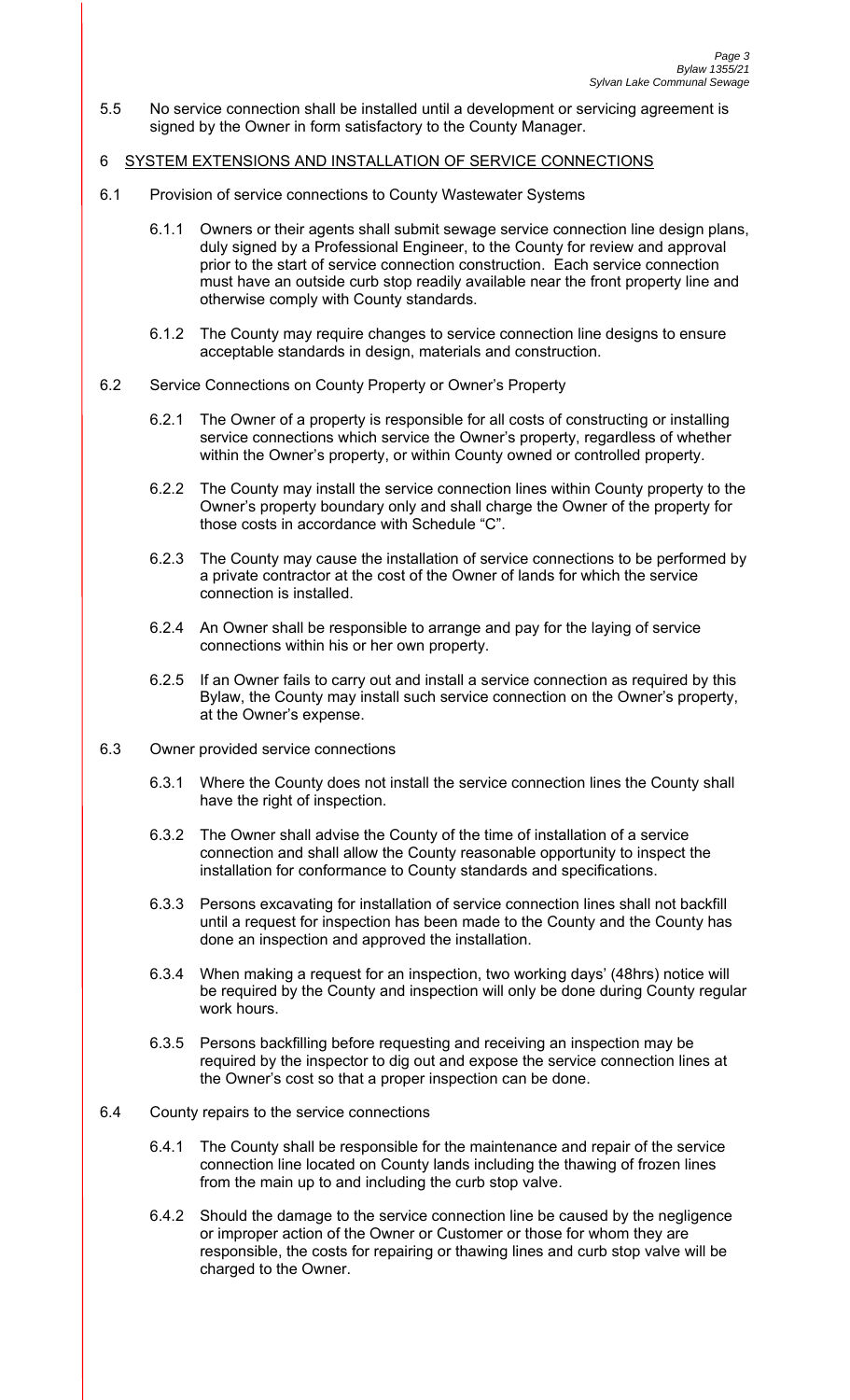# **7 REPAIR AND MAINTENANCE OF SERVICE CONNECTIONS**

- 7.1 An Owner shall be responsible for the maintenance and repair of the portion of the service connection located within his own property.
- 7.2 Repair of service connection located on Owner's property:
	- 7.2.1 Where the exact location of a problem cannot be determined to be either clearly within County lands or on private property, the County may undertake to determine the location of the problem;
	- 7.2.2 If a problem exists within the County lands, the County will continue to complete repairs; and
	- 7.2.3 If the problem is found to exist on private property, the Owner shall be responsible for the costs incurred by the County to that point and shall be responsible for the completion of the repairs.
- 7.3 Where the Owner undertakes the repair of a service connection on his own property and finds that the problem exists on the portion of line for which the County is responsible, the County may complete the repairs.
- 7.4 The Owner or occupant of a property shall ensure that the sewer service curb stop valve remains accessible and exposed. Where the Owner or occupier damages or causes the curb stop valve to become inoperative, the Owner shall be responsible for repair or replacement costs incurred by the County.
- 7.5 Any obstructions restricting access to the sewer curb stop or water meter touchpad will be removed. Removal of these obstructions shall be at the cost of the Owner.
- 7.6 The Owner shall be responsible for clearing any blockages in the portion of the sewage service connection from a building to the sewer curb stop.

### 8 WATER METERS

- 8.1 All water meters shall be supplied by the County with all costs outlined in Schedule "C" being charged to the Owner of the property to which the meter has been installed.
- 8.2 All water outlets from a water service connection to lands within Sylvan Lake Communal Subdivisions must be metered using a meter specified in Schedule "C".
- 8.3 Where at the time of passage of this Bylaw a water outlet or water service is not metered the County shall install a meter at a cost to the Owner as specified in Schedule "C".
- 8.4 Placement of water meters:
	- 8.4.1 The County will supply and maintain all water meters as required and may install remote readout indicators where necessary or desirable.
	- 8.4.2 The Owner will be responsible for coordinating the installation of the meter for his building with the County.
	- 8.4.3 The County may undertake any repairs necessary to the meter and remote readout to ensure proper operation.
- 8.5 All Owners and occupants of buildings or land shall give access to all parts thereof to the County for the purposes of installing, maintaining or reading a water meter.
- 8.6 Installation of water meters:
	- 8.6.1 Every Owner shall make allowance for the installation of water meters in accordance with the County's specifications and shall protect the same from frost or other damage when placed upon their premises.
	- 8.6.2 Every Owner shall make allowance for the installation of a remote reading device on the outside of the building at the front of the building in an easily accessible location between one (1) to one and one half (1  $\frac{1}{2}$ ) meters from ground level in accordance with the County's specifications and shall protect the same from frost or other damage.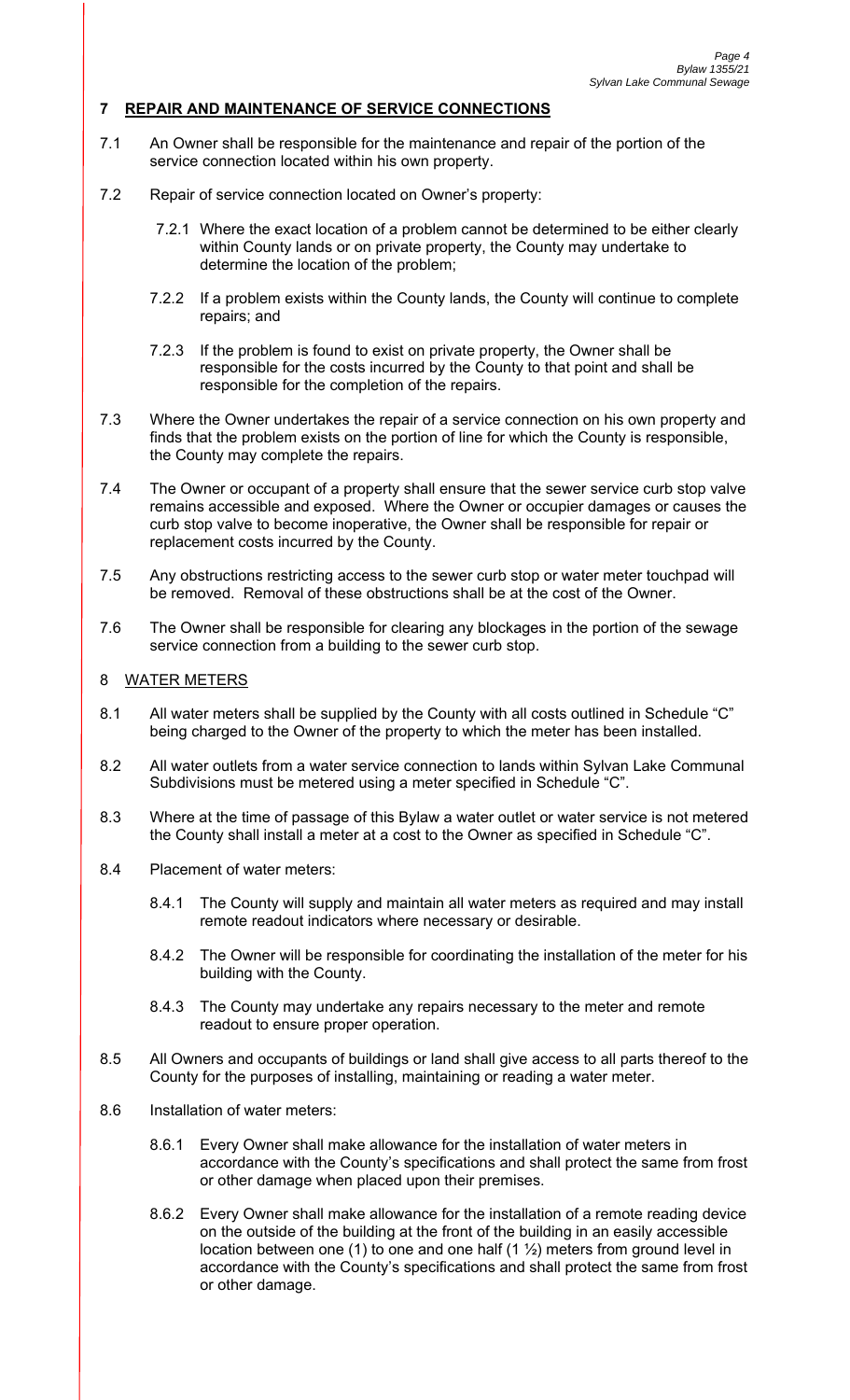- 8.7 Where the Owner fails to protect the meter, remote reading device and service connection lines from frost or other damage, such Owner shall pay the cost of repairs to the County.
- 8.8 The County may seal meters installed and no person except as authorized by the County shall break or tamper with any such seal. No person shall tamper with nor interfere with a meter.
- 8.9 Reading of water meter:
	- 8.9.1 The County may from time to time undertake to read the actual consumption from the water meter rather than from the remote read units, in which case, the next utility billing will be calculated using the actual consumption.
- 8.10 Disturbance of water meters:
	- 8.10.1 If a meter reading is disputed by either the County or the Customer, a written notice shall be given to the other.
	- 8.10.2 Following written notice, a meter situated on the premises of such Customer may be tested or calibrated by a proper official delegated by the County.
	- 8.10.3 If the said meter is found to be accurate within 98.5% to 101.5% of the water passing through the same, the expense of such test or calibration as specified in Schedule "C" shall be borne by the party giving such notice.
	- 8.10.4 If a meter is found not to be accurate within the above limits, the same shall forthwith be repaired or replaced by another meter and the expenses of so doing shall be borne by the County.
	- 8.10.5 If a meter is found not to be accurate, the accounts based upon the reading of that meter for the maximum of twelve (12) monthly bills (consummation portion of monthly bill) preceding the date of such test shall be corrected in proportion to the error of the meter in excess of the limits outlined in s.8.10.3 hereof and the Customer shall pay or there shall be refunded payment which shall be accepted by both the County and the Customer as settlement in full to the date thereof of all claims due to the inaccuracy of such meter.

# 9 RATES, BILLING AND COLLECTION

- 9.1 The rates to be charged to Customers for the disposal of wastewater to the County Wastewater System are prescribed in Schedule "B" of this Bylaw.
- 9.2 A utility bill showing actual or estimated amounts for all service charges to the Customer shall be prepared and delivered monthly. The wastewater service charges and any other charge authorized by a Bylaw of Lacombe County may be combined on a single Customer bill, but each charge shall be shown separately.
- 9.3 The billing for wastewater service charges shall be based on meter readings taken within the last seven (7) days of each month, or as soon as practical thereafter, or following a change in the ownership of the property.
- 9.4 Where a meter cannot be read by an agent of the County on the normally scheduled date for meter reading services, or where the meter or its appurtenances have been interfered with or obstructed, consumption amounts shall be estimated by the County based on past and current consumption information.
- 9.5 No reduction in rates or charges shall be made for any interruption of wastewater services during a billing period.
- 9.6 Where an Owner wishes to obtain wastewater services, he shall make application to the County. Applications for wastewater services may only be made by an Owner. As part of such application, the Owner may specify an occupant as the Customer to whom accounts may be issued but the Owner also remains responsible for any unpaid amounts.
- 9.7 Owners opening a new account who are indebted to the County for utility services previously supplied shall not be entitled to receive utility services until payment of such outstanding account has been made in full.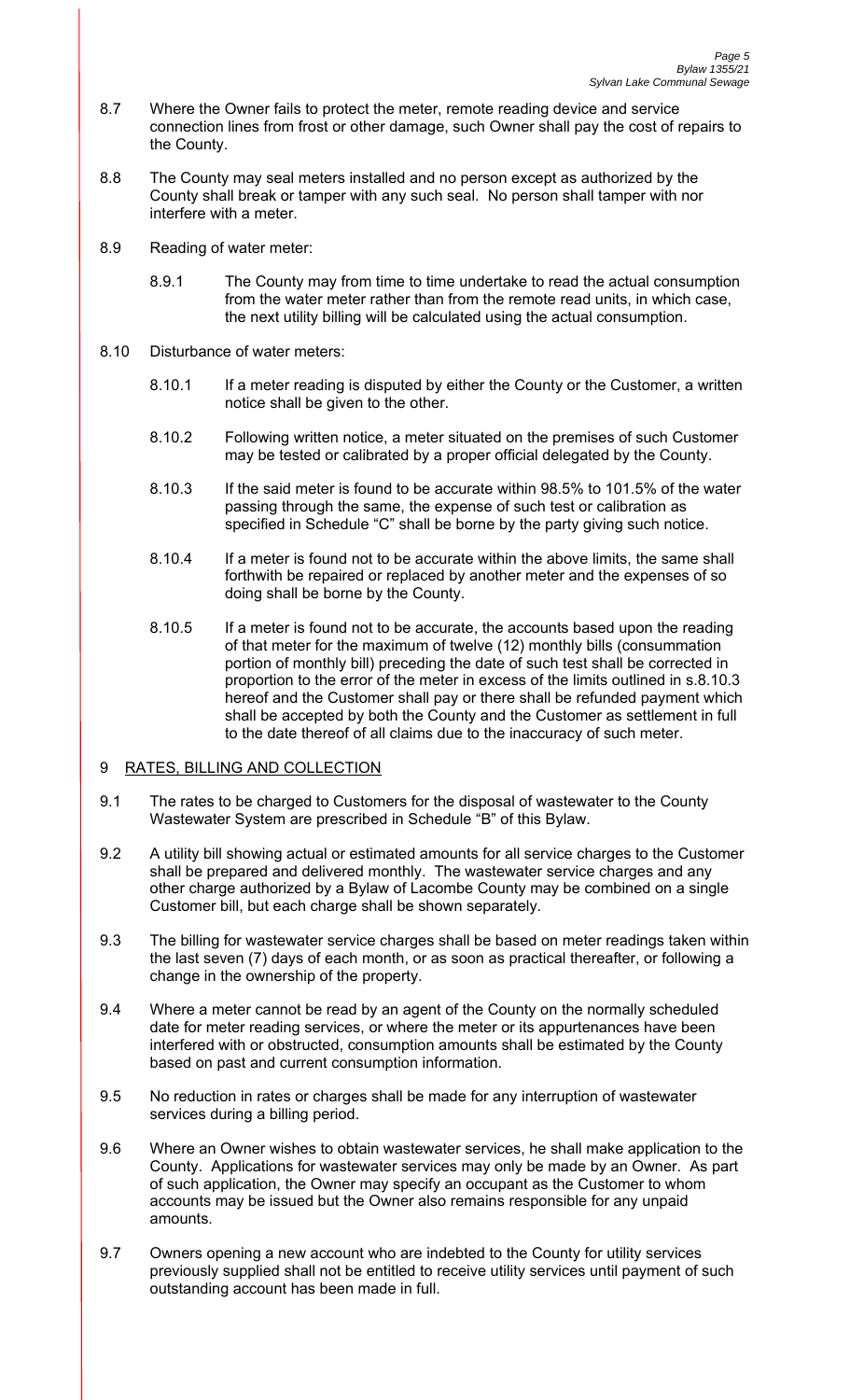- 9.8 Every applicant for the supply of wastewater services shall, before the service is turned on, deposit with the County a deposit as prescribed in Schedule "B".
- 9.9 Owners opening a new utility account due to a change of address within the Sylvan Lake Communal Subdivisions shall not have to pay a deposit if 1) the Owner has an existing utility account established for at least two (2) years; 2) the existing account is not in arrears; and 3) the new account is in the same name as the existing account.
- 9.10 Interest shall not be paid for the period of time which the deposit is held by the County.
- 9.11 Deposits shall be returned as follows:
	- 9.11.1 Where Owners have made payment of all utility bills rendered them on or before the due date stated on the bill during the most recent two (2) year period, and have maintained their utility account in good standing during that time; and
	- 9.11.2 When the wastewater service has been discontinued, subject to the deduction of any unpaid account at the time of such discontinuance of service.
- 9.12 All utility bills are due and payable upon receipt of billing with payment to be made at the Lacombe County office or at such other place as may be designated from time to time by the County Manager.
- 9.13 Non-receipt of a utility bill shall not exempt the Customer from payment of the services rendered.
- 9.14 Any wastewater account balance which remains unpaid after the last day of the month in which the County office is regularly open shall have added to their account a late payment fee as specified in Schedule "C" based on the combined account balance including other services and charges included on the utility bill by Lacombe County.
- 9.15 Where a utility account has been outstanding for a period of sixty (60) days, a notice shall be mailed to the Customer and the registered Owner of the property if the Customer is not the registered Owner, warning that wastewater service may be shut off unless full payment of the account is received within seven (7) days of the notice. If payment is not received within the seven (7) day period, the County may (but is not required to) hand deliver, or post a final notice on the property, warning that wastewater services shall be shut off unless full payment of the account is received within two (2) days of the final notice. Payment must be made by cash, certified cheque, debit card or internet banking, failing which, services may be disconnected.
- 9.16 Where utility services have been shut off for non-payment of a utility account in accordance with Section 9.15, the sewer service shall not be turned on until such time as the account, including penalties and a reconnection fee as prescribed in Schedule "C" has been paid and an account deposit, as prescribed in Schedule "C", has been provided. Payment must be by cash, certified cheque, debit card or internet banking.
- 9.17 Notwithstanding Section 9.15, where the Customer is unable to pay the entire amount of the outstanding utility account the County Manager may, upon negotiation of a satisfactory repayment schedule, postpone the shut-off of wastewater services.
- 9.18 Where a utility account or other charges under this Bylaw remain unpaid, the County Manager may add the unpaid utility or other charges to the tax roll account of the property.
- 9.19 The County Manager may undertake collection of any unpaid utility accounts by any means provided by the law.
- 9.20 Any person wishing to discontinue receiving wastewater service from the County shall give two (2) working days' notice of the same to the County office, otherwise the rates will continue until such notice is given or the wastewater service is turned off.
- 9.21 Where wastewater service is to be discontinued a final billing will be calculated on a prorated basis from the date of the last billing to the date of discontinuance of service.
- 9.22 Where it has been determined that a Customer has been paying an amount less than that which should have been paid because of errors of the County such as improper meter placement, sizing or specification, improper rate application, or improper meter reading or bill calculation, a charge of the difference between what was paid and what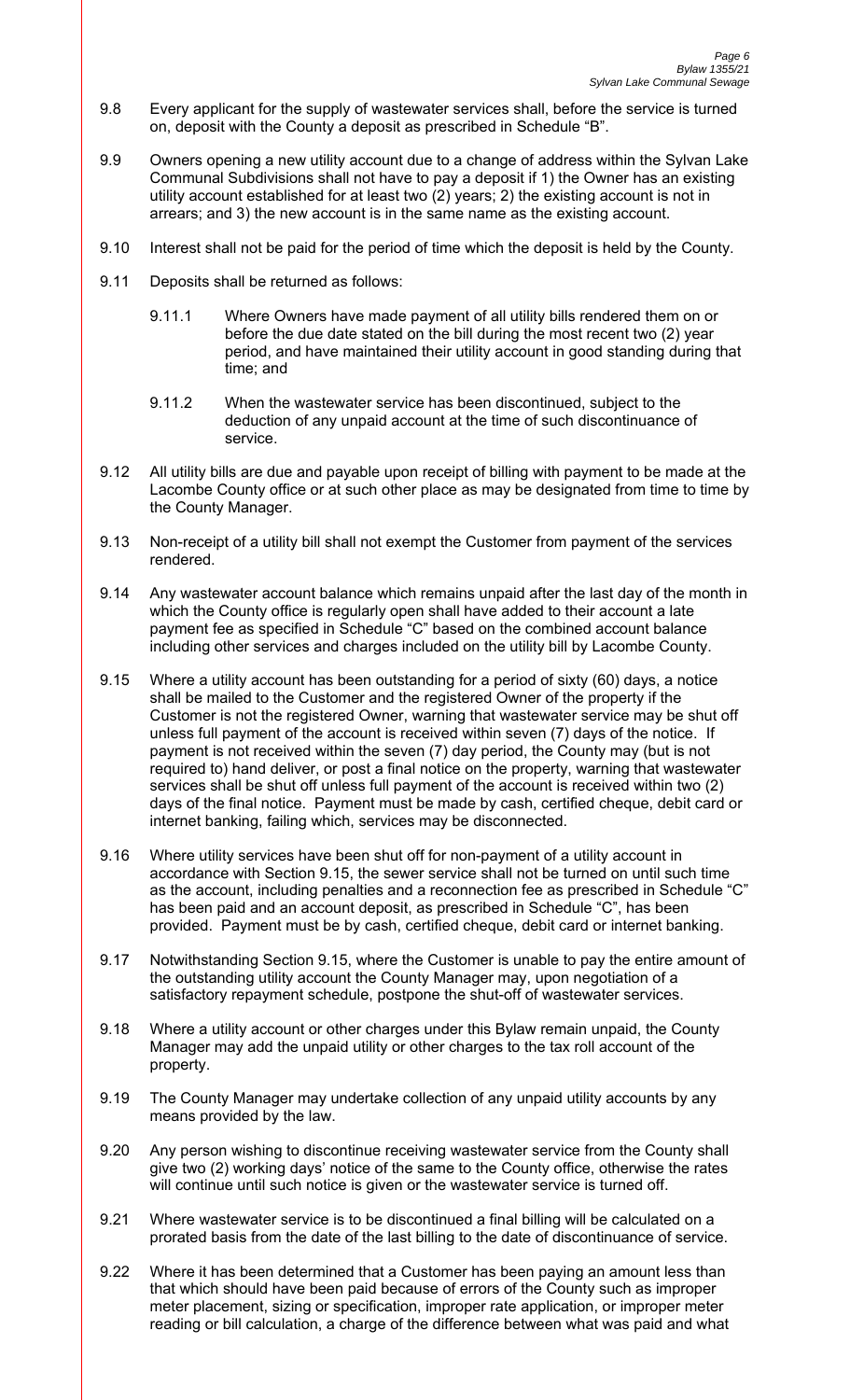should have been paid shall be paid by the Customer for the period between January 1<sup>st</sup> of the year previous to the current year and the date on which the error was discovered.

9.23 Where it has been determined that a Customer has been paying an amount greater than that which should have been paid because of errors of the County such as improper meter placement, sizing or specification, improper rate application, or improper meter reading or bill calculation, a refund of the difference between what was paid and what should have been paid shall be given to the Customer for the period between January 1<sup>st</sup> of the year previous to the current year and the date on which the error was discovered. Notwithstanding the above, Council may, at its sole discretion, authorize a refund exceeding the amount determined in this Section.

### 10 GOVERNING THE PROVISION AND USE OF THE WASTEWATER SYSTEM

- 10.1 Except where authorized by the County in writing no Person shall open, close or interfere with any manhole or valve connected to the County wastewater system.
- 10.2 The County may shut off wastewater at the curb stop valve, in which case no person shall turn on or attempt to turn on the wastewater except where authorized by the County in writing.

# 11 RESTRICTED MATERIALS

- 11.1 No Person shall connect, cause to be connected, or allow to remain connected to the County Wastewater System any piping, fixture, fittings, container or appliance, in a manner which under any circumstances, may allow contaminated or polluted water, wastewater, including but not limited to those substances and limits described in Schedule E, or any other liquid, chemical or substance to enter the County wastewater system.
	- 11.1.1 The County Manager may issue such order or orders to the Owner of the property as may be required to ensure compliance with Article 11 of this Bylaw.
- 11.2 No Person shall throw, deposit or leave in or upon the County wastewater system or any sewer, trap, grating, drain or manhole connected therewith, any material that may cause blockage of the County wastewater system, including its mains or service connections.
- 11.3 No Person shall discharge into the County wastewater system or any sewer, trap, drain or manhole connected therewith, any liquid or liquids that would prejudicially affect the County wastewater system, adversely affect the environment, or which would cause pollution or are hazardous.
- 11.4 No Person shall make any connection with the County wastewater system or any drain or pipe connected therewith for the purpose of conveying any inflammable, explosive or hazardous material.
- 11.5 No Person shall make any connection with the County wastewater system or any drain or pipe connected therewith for the purpose of conveying any surface water collected by drainage in weeping tile, eaves troughs or roof spouts.
- 11.6 No Person shall discharge the contents of any privy vault, manure pit or cesspool, directly or indirectly into the County wastewater system, or any drain connected to the County wastewater system.
- 11.7 No Person shall turn, lift, remove, raise or tamper with the cover of any manhole, or ventilator of any County sewer, except where authorized by the County.
- 11.8 No Person shall cut, break, pierce or tap into the County wastewater system.
- 11.9 The County may upon reasonable notice and at reasonable times enter buildings or other places which have been connected to the County wastewater system and to ascertain whether or not any improper material or liquid is being discharged in sewage, and the County shall have the right to use any test or other means necessary to determine compliance with this Bylaw and to stop or prevent the discharge of any substances that are contrary to this Bylaw.
- 11.10 Discharges from trade, industrial or manufacturing process
	- 11.10.1 No Person shall discharge or allow to be discharged any waste, product or by-product created or resulting from any trade, industrial or manufacturing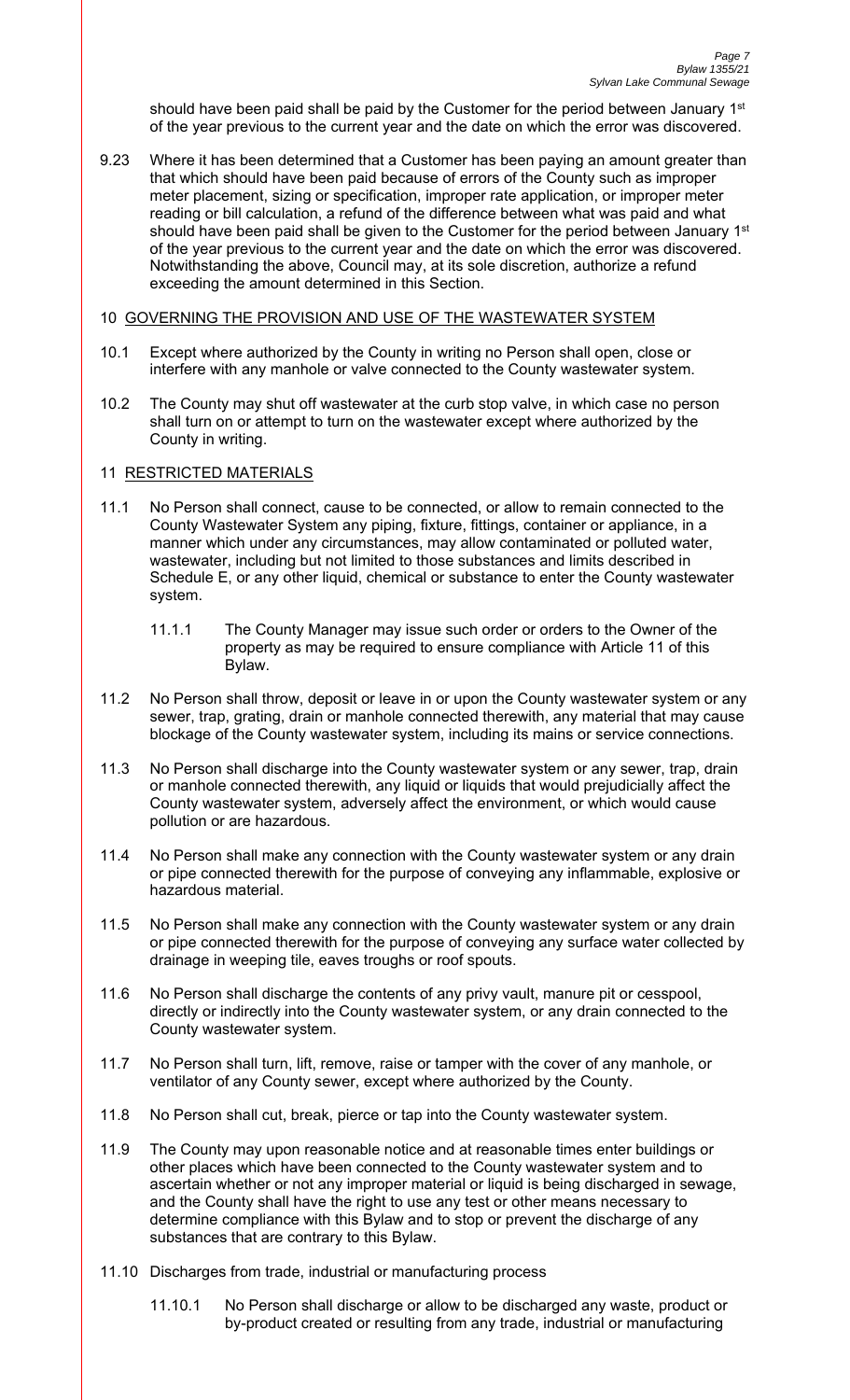process, directly or indirectly into the County wastewater system without such pre-treatment as shall be prescribed by the County for each such case.

- 11.10.2 The necessary pre-treatment works so prescribed shall be completely installed by the Customer at his own expense, prior to the construction of the sewage connection and shall be continuously maintained and operated by the Customer.
- 11.10.3 No person shall discharge or allow to be discharged into the County wastewater system any materials found listed in Schedule "E" to this Bylaw which exceed the levels listed in Schedule "E" of this Bylaw.
- 11.10.4 Any person who breaches Section 11.10.3 of this Bylaw shall in addition to the penalty prescribed in Schedule "D" to this Bylaw be liable for all costs incurred by the County in remediating the situation caused by that breach, including all clean-up costs.
- 11.11 Grease traps of sufficient size and approved design shall be placed on the waste pipes from all hotels, restaurants, laundries, and such other places as the County may direct. The Owner will be responsible for the maintenance of the grease traps.
- 11.12 Commercial building sumps:
	- 11.12.1 Interceptors of sufficient size and approved design shall be placed on the waste pipes from all car washes and any other buildings that may cause excess dirt and debris to pass in the County wastewater system.
	- 11.12.2 No person shall allow the discharge from a Storm Water Discharge System to enter into the County wastewater system.

# 12 PENALTIES

- 12.1 Charges as prescribed in Schedule "C" will be imposed on any Customer issuing a cheque to Lacombe County which is dishonoured or returned with a notification of nonsufficient funds (N.S.F.) and those charges shall be added to their account.
- 12.2 Any Person who breaches or contravenes any provision of this Bylaw is guilty of an offence and upon conviction, is liable to pay a fine as prescribed in Schedule "D" of this Bylaw together with any further or other sanction a court may impose.

# 13 MISCELLANEOUS

- 13.1 This Bylaw repeals Bylaw No. 1327/20.
- 13.2 This Bylaw shall come into full force and effect on the date of passing.

**Reeve** Reeve

County Manager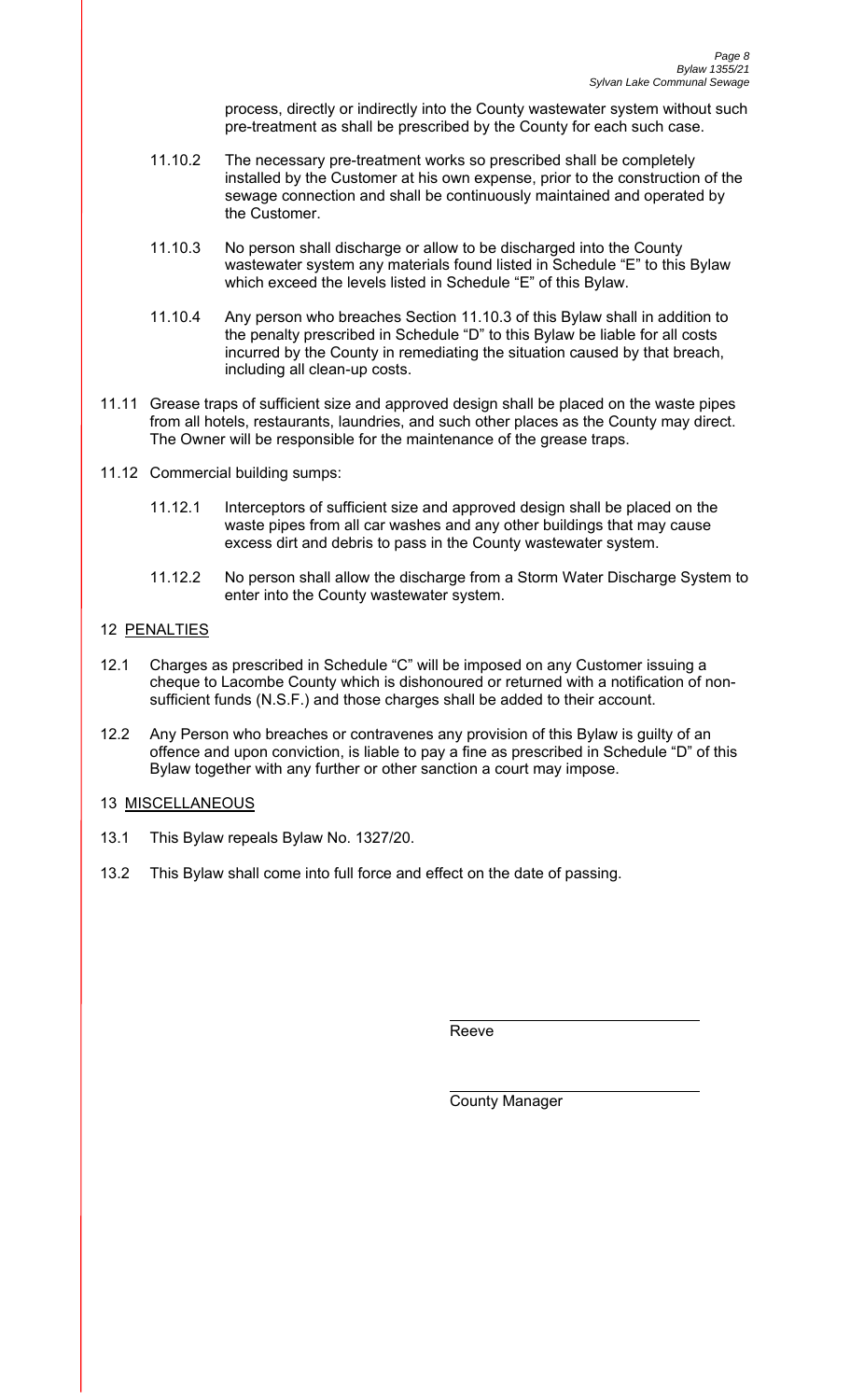# **SCHEDULE "A" - Blissful Beach**



# Lacombe County: Blissful Beach Subdivision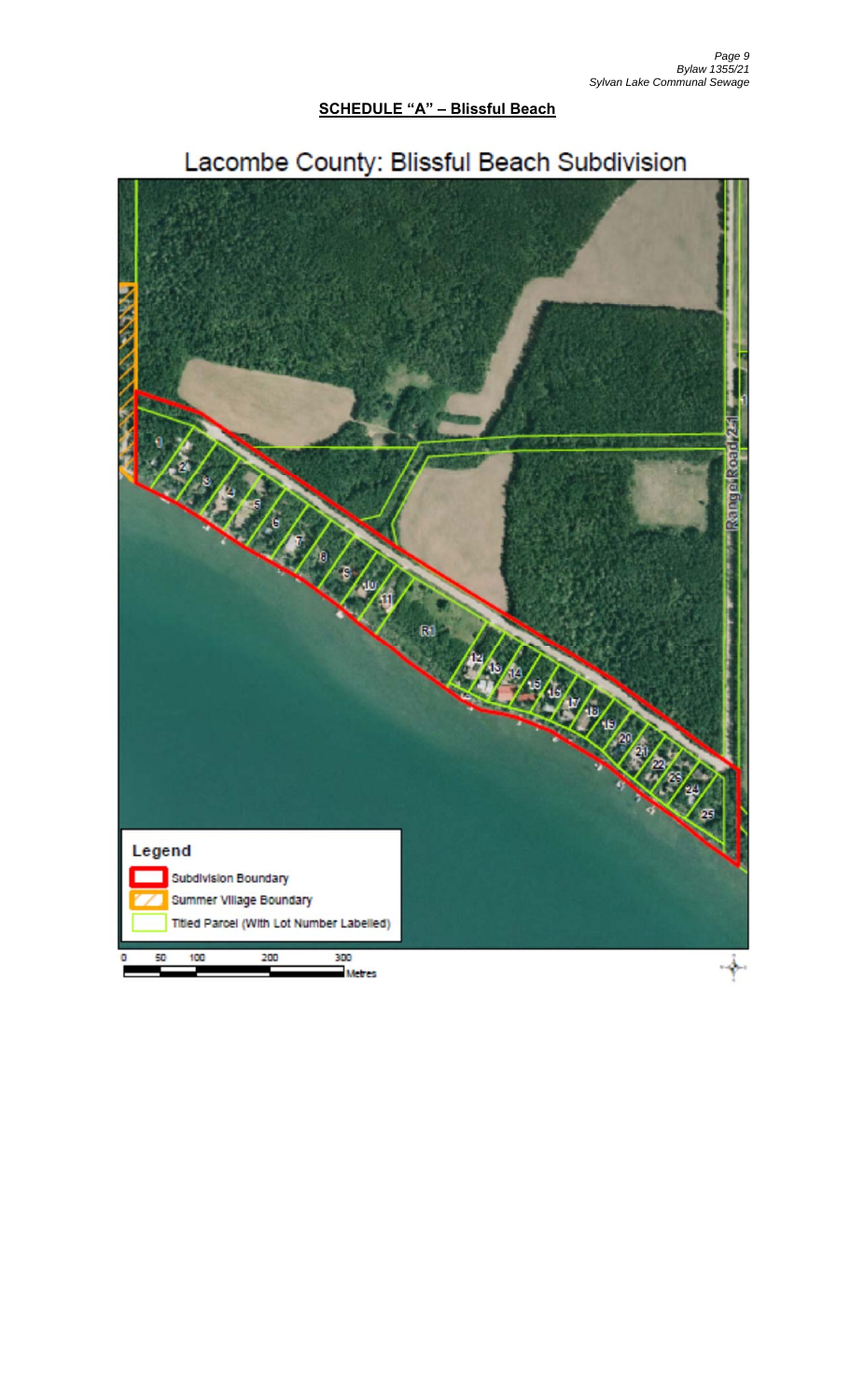# **SCHEDULE "A" - Kuusamo Krest**



# Lacombe County: Kuusamo Krest Subdivision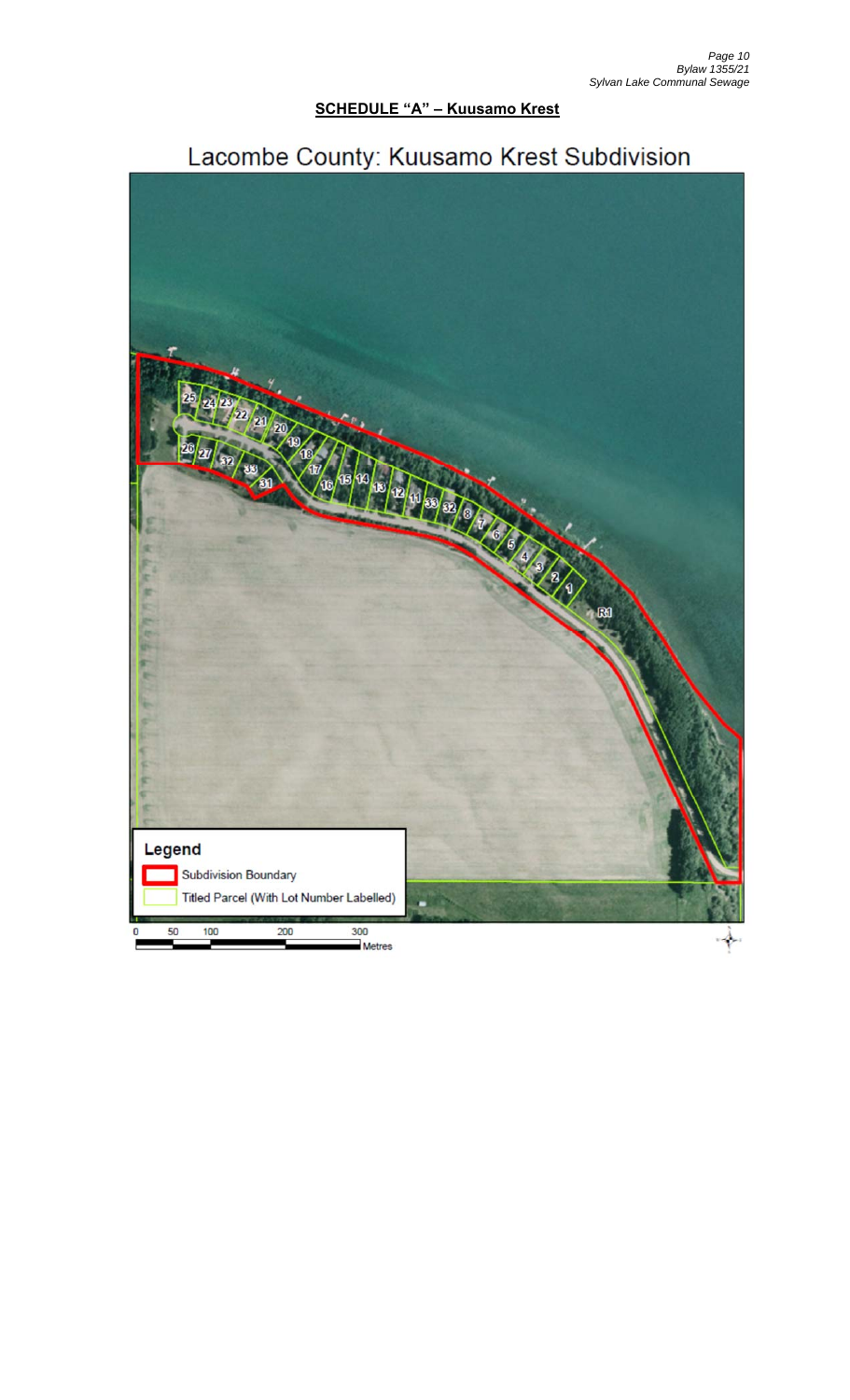# **SCHEDULE "A" - Palm Bay**

# Lacombe County: Palm Bay Subdivision

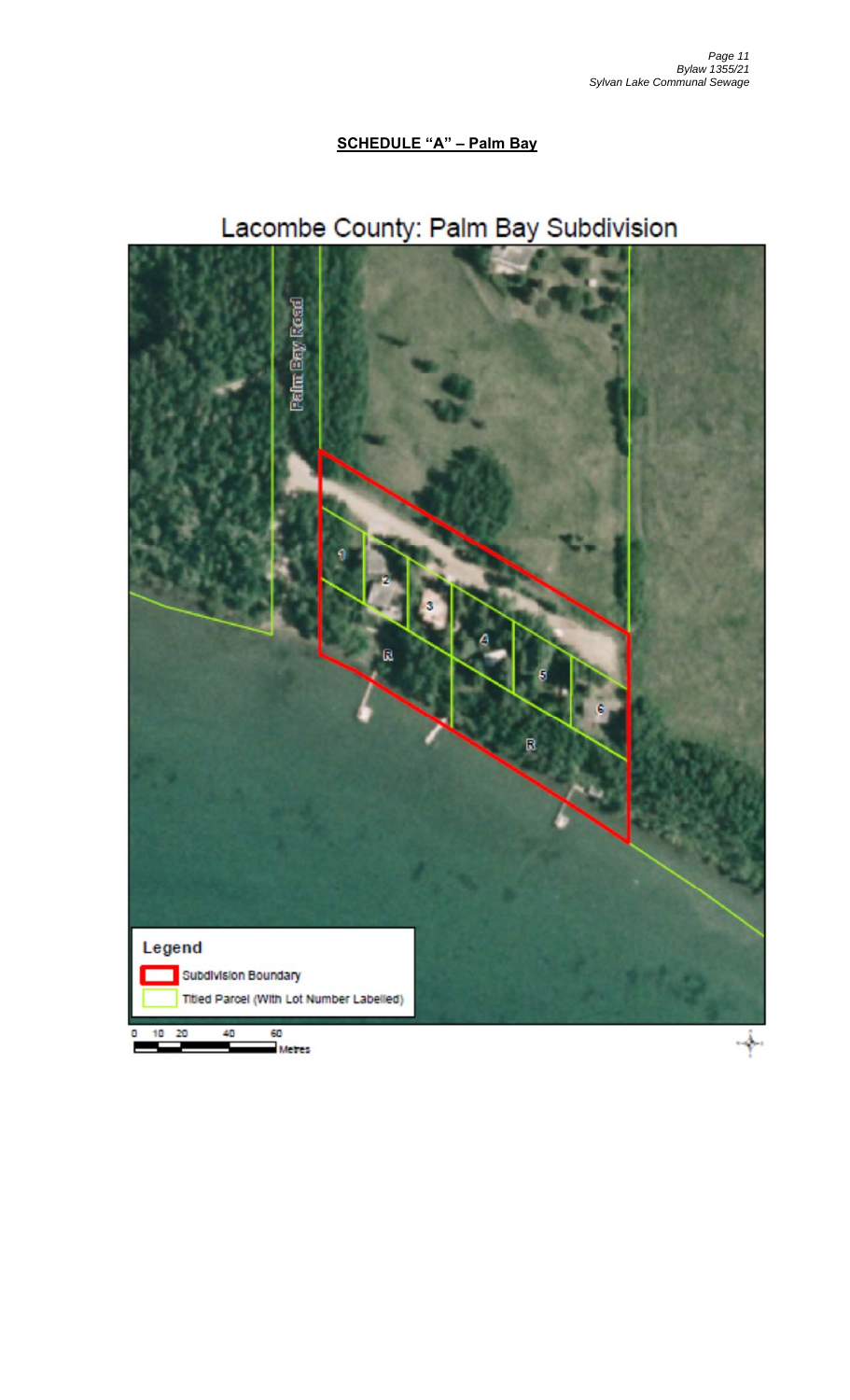# **SCHEDULE "A" – Westside Country Estates**

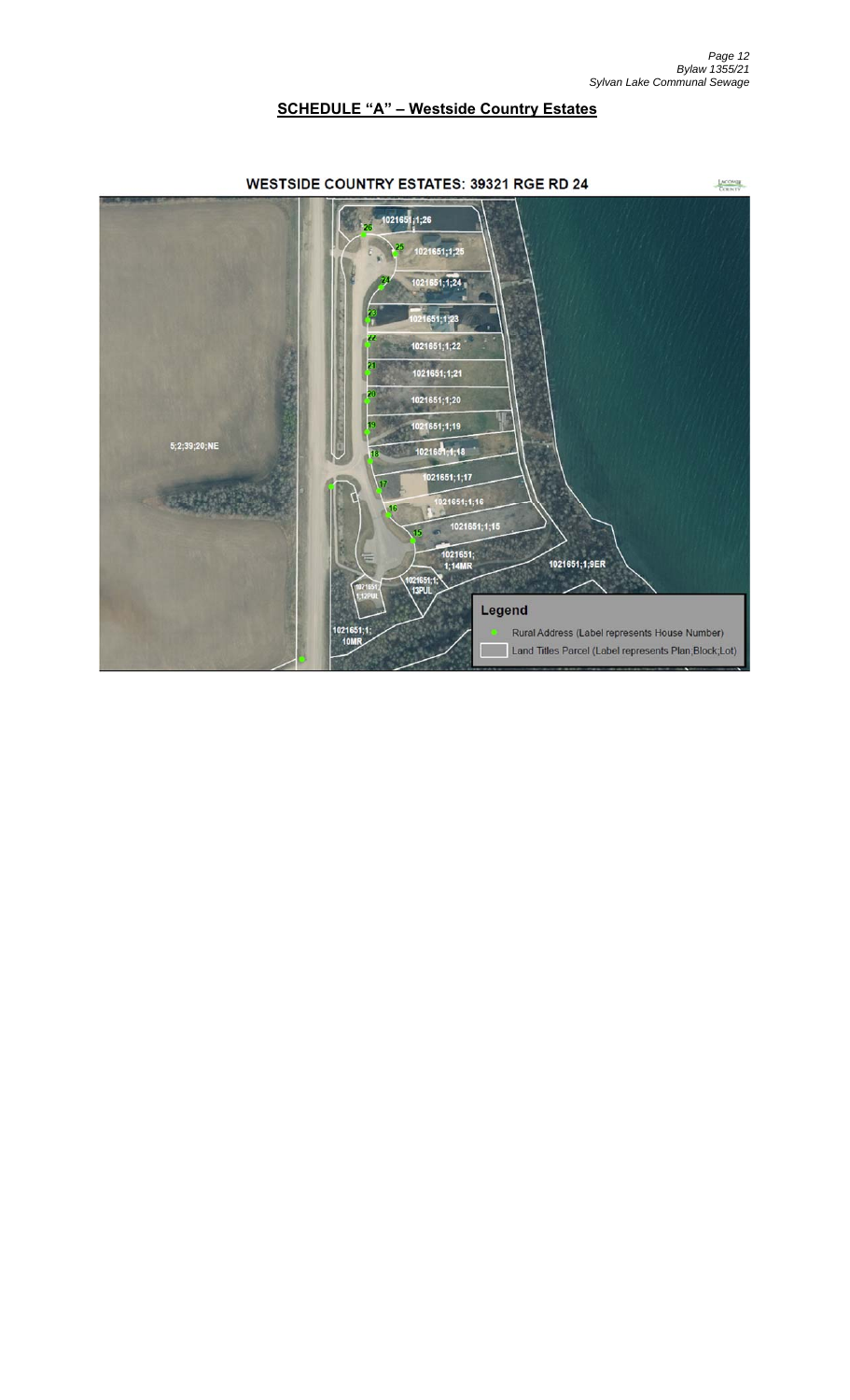# **SCHEDULE "A" - Yuill**



# Lacombe County: Yuill Subdivision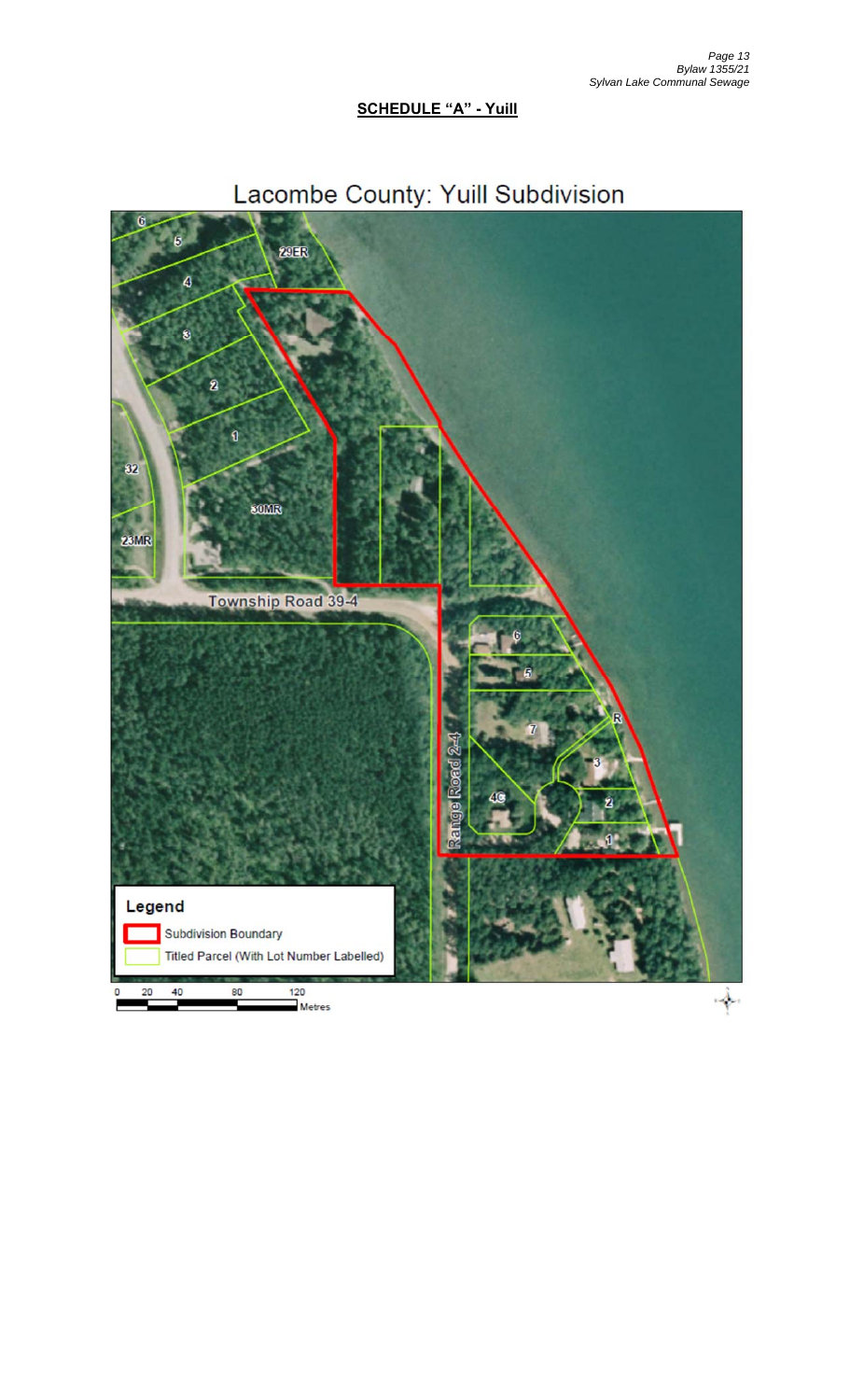### **SCHEDULE "B"**

# **RATES**

Each Customer shall pay for sewage services supplied to him the aggregate of amounts determined as follows:

### **Monthly Fee**

Customers in Blissfull Beach, Kuusamo Krest, Palm Bay, and Yuill Subdivisions will be invoiced on a monthly basis a fixed fee of \$36.29 per month for sewage services. These fees will commence at the time of connection.

Fixed fees consist of the following:

- Administration costs
- Maintenance costs
- Operational costs
- Repair and maintenance reserve costs

### **Consumption Fee**

Consumption fees of \$18.42 per cubic meter will be invoiced on a monthly basis to all customers in Blissful Beach, Kuusamo Krest, Palm Bay, Yuill, and Westside Country Estates Subdivisions.

For the purpose of calculating the wastewater charge the volume of wastewater contributed by the Customer to the County's Wastewater System shall be deemed to be equal to 100% of the water delivered to the Customer's premises, whether the water was received from the County or from sources other than the County.

### **Account Deposits**

Residential Customers \$200 Non-Residential Customers \$300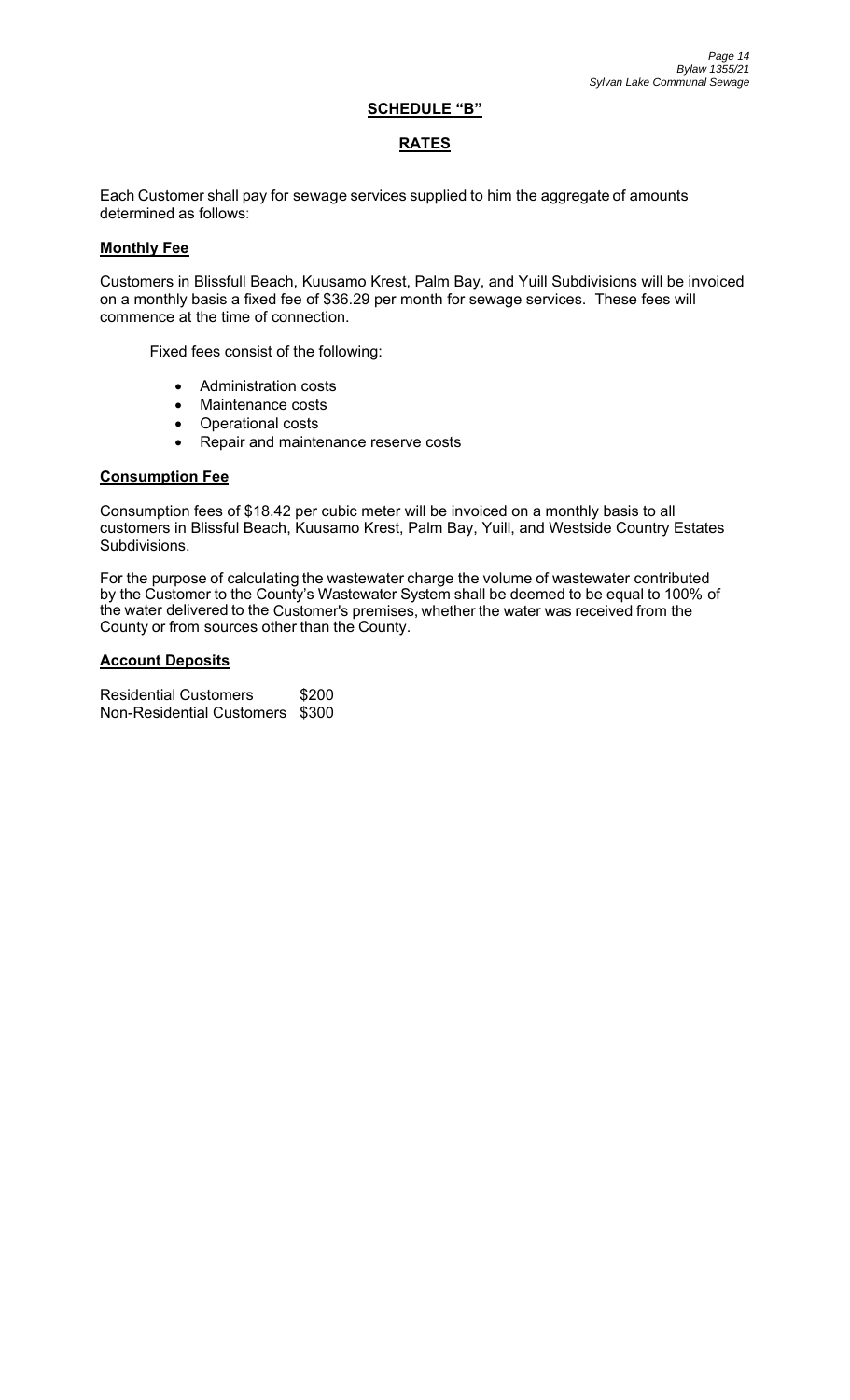# **SCHEDULE "C"**

# **SERVICE FEES**

| Meter and Installation Cost                                               | At Cost +25%                 |
|---------------------------------------------------------------------------|------------------------------|
| <b>Sewage Line Connection Rates</b>                                       | At Cost $+25%$               |
| <b>Pavement Restoration</b><br>To cut and patch<br>Sidewalk or curb cuts  | At Cost +25%<br>At Cost +25% |
| Repairs to water Meters (damaged by homeowner or tenant)                  | At Cost +25%                 |
| Repair to damaged stand pipe                                              | At Cost $+25%$               |
| Cleaning plugged sewage<br>After hours                                    | At Cost +25%<br>At Cost +25% |
| Meter testing/calibration                                                 | At Cost $+25%$               |
| <b>Reconnection Fee</b>                                                   | \$250                        |
| Administration fee (initiating account)                                   | \$15.00                      |
| <b>Touch Pad installation</b>                                             | \$30.00                      |
| Meter Testing $-$ in house                                                | \$50.00                      |
| Meter Testing – out sourced                                               | At Cost                      |
| Late Payment Fees                                                         | 2% per month                 |
| Miscellaneous Items at cost plus 25% as determined by the County Manager. |                              |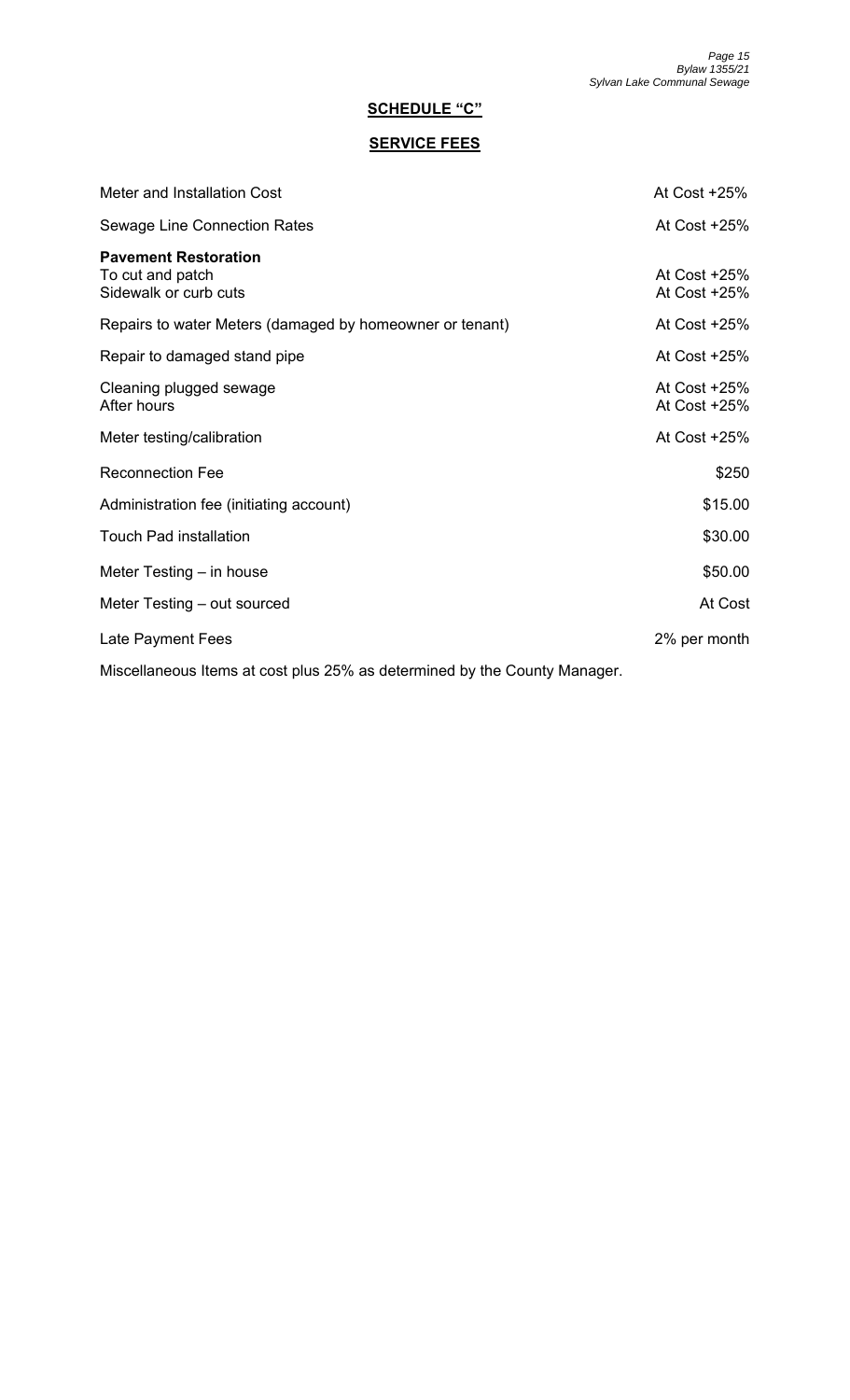# **SCHEDULE "D**"

# **PENALTIES**

| <b>Offense</b>          | <b>Amount</b> |
|-------------------------|---------------|
| 1 <sup>st</sup> Offense | \$250.00      |
| 2 <sup>nd</sup> Offense | \$500.00      |
| 3rd Offense             | \$1,000.00    |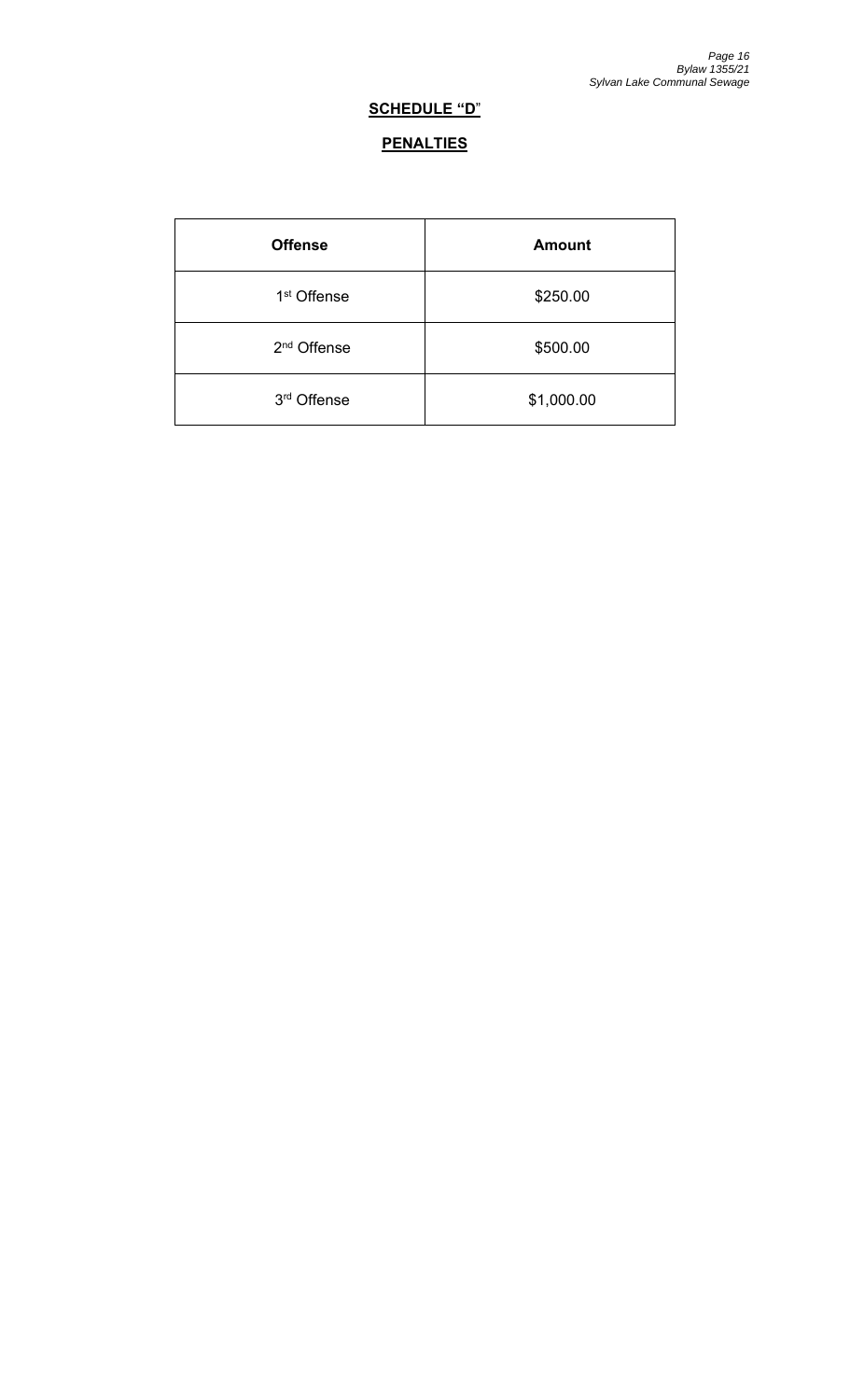# **SCHEDULE "E"**

# **RESTRICTED MATERIALS**

| Parameter                               |                |  |
|-----------------------------------------|----------------|--|
| Biological Oxygen Demand (mg/L)         | 1,000          |  |
| pH (acceptable range)                   | 6 to 10        |  |
| FOG (mg/L) Synthetic                    | 100            |  |
| FOG (mg/L) Animal, Vegetable            | 200            |  |
| TKN (mg/L)                              | 400            |  |
| $TP$ (mg/L)                             | 150            |  |
| Phosphates (mg/L)                       | 100            |  |
| Temperature ©                           | 75             |  |
| Chlorinated Hydrocarbons (mg/L)         | 0.02           |  |
| Phenolics (mg/L)                        | 1              |  |
| Antimony (mg/L)                         | $\overline{1}$ |  |
| Arsenic (mg/L)                          | $\mathbf{1}$   |  |
| Barium (mg/L)                           | 3              |  |
| Cadmium (mg/L)                          | 0.05           |  |
| Copper (mg/L)                           | 0.5            |  |
| Cyanide (mg/L)                          | $\overline{1}$ |  |
| Lead (mg/L)                             | $\overline{1}$ |  |
| Manganese                               | 1              |  |
| Mercury (mg/L)                          | 0.1            |  |
| Nickel (mg/L)                           | 1              |  |
| Selenium (mg/L)                         | $\overline{1}$ |  |
| Silver (mg/L)                           | 1              |  |
| Sulphide (mg/L)                         | 1              |  |
| Total Chromium (mg/L)                   | $\mathbf{1}$   |  |
| Zinc (mg/L)                             | 1              |  |
| <b>Petroleum and Derivatives</b>        | Not allowed    |  |
| <b>Colouring Material</b>               | Not allowed    |  |
| <b>Animal Parts</b>                     | Not allowed    |  |
| <b>Strong Oxidants / Reductants/NH3</b> | Not allowed    |  |